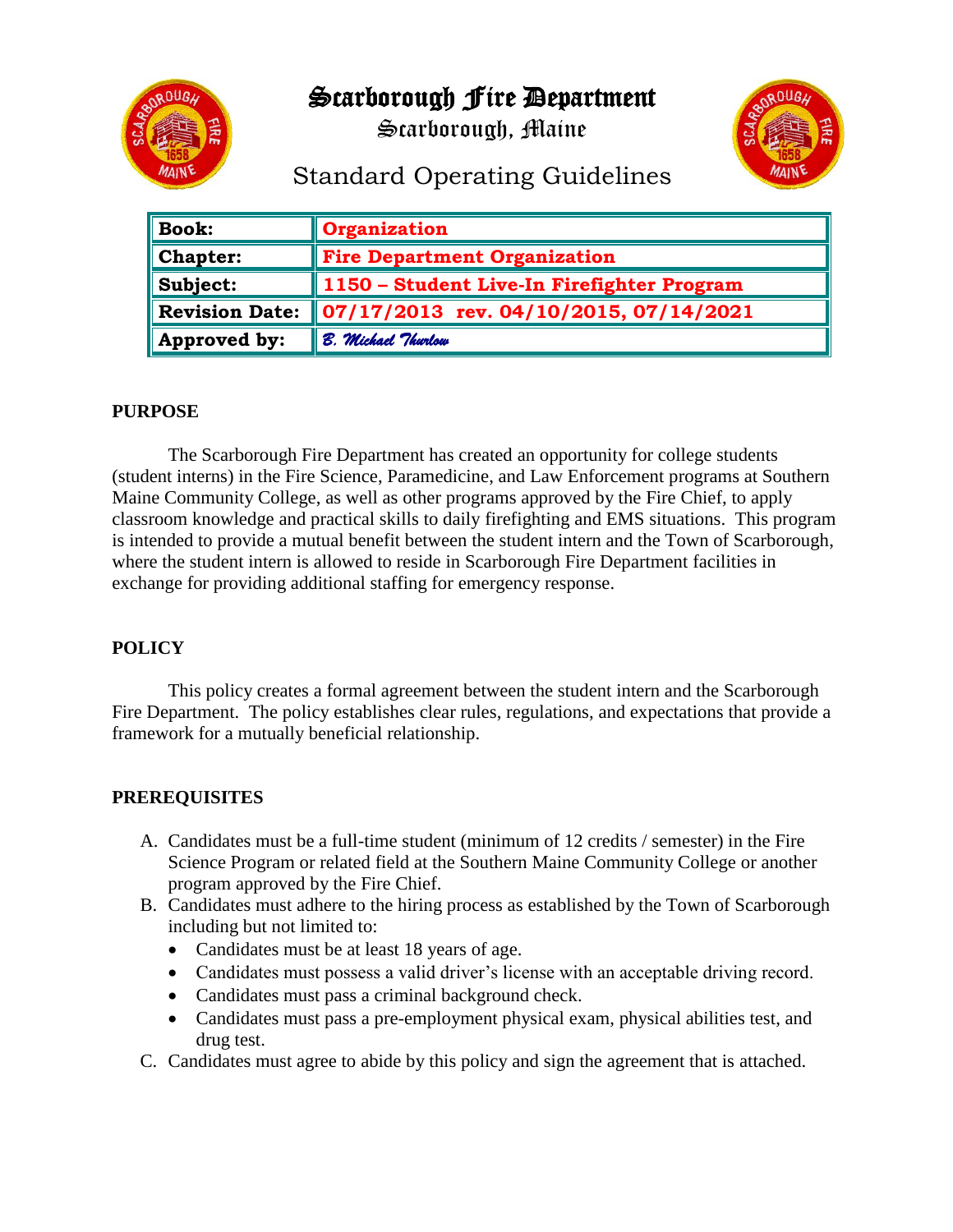### **PROCEDURES**

- A. Students will become a member of the Scarborough Fire Department Call Company and shall be active in the business meetings, training requirements, company functions, and alarm responses.
- B. Student interns are considered probationary employees for the first 180 days of enrollment and must successfully complete the probationary period to continue in the program.
- C. Students not already certified must successfully complete required certification for Firefighter I & II and EMT-Basic licensure within a reasonable time frame established by the program coordinator.
- D. Student interns report to and receive supervision from the program coordinator for the Student Live-in Program.
- E. Student interns must submit a copy of their academic schedule within one week of the start of each semester to the program coordinator.
	- a. Any changes to a student's academic schedule are to be reported to the program coordinator immediately.
- F. Students are required to submit their grade report to the program coordinator immediately at the end of each semester.
	- a. Students must notify the program coordinator if they receive an "early alert" notification indicating potential failure in any of their college courses within 72 hours of notification.
	- b. Students must maintain at least a "C" (2.0) average of all classes taken each semester.
	- c. In the event that a student does not pass with a  $C(2.0)$  average or better, the student will be placed on academic probation for one  $(1)$  semester.
		- i. Students on academic probation who fail to attain a 2.0 average of all classes in the subsequent semester may be terminated from the program.
		- ii. Students on academic probation are required to have all professors fill out a department provided progress chart for each academic week of the semester. This progress chart will ask professors to document class preparedness, participation, assignment completion, and attendance. The progress chart must be turned in to the student program coordinator or his designee immediately after the last class of each week.
		- iii. In the event that the student does not turn in the required progress chart the student will be immediately suspended from responding to calls and training until such time that the student turns it in. Failure to turn the progress chart in for two weeks is cause for termination from the program.
		- iv. Students who return progress charts with negative remarks from professors will be immediately suspended from responding to calls and training until such time as the deficiencies have been corrected. Submission of two consecutive negative progress reports shall be cause for termination from the program.
- G. Once trained and certified, students shall respond to emergency calls and assist in putting the apparatus back in service.
- H. Students shall abide by all department rules, regulations, and policies at an emergency scene, when on Scarborough Fire Department property, or at any time they are representing the Scarborough Fire Department.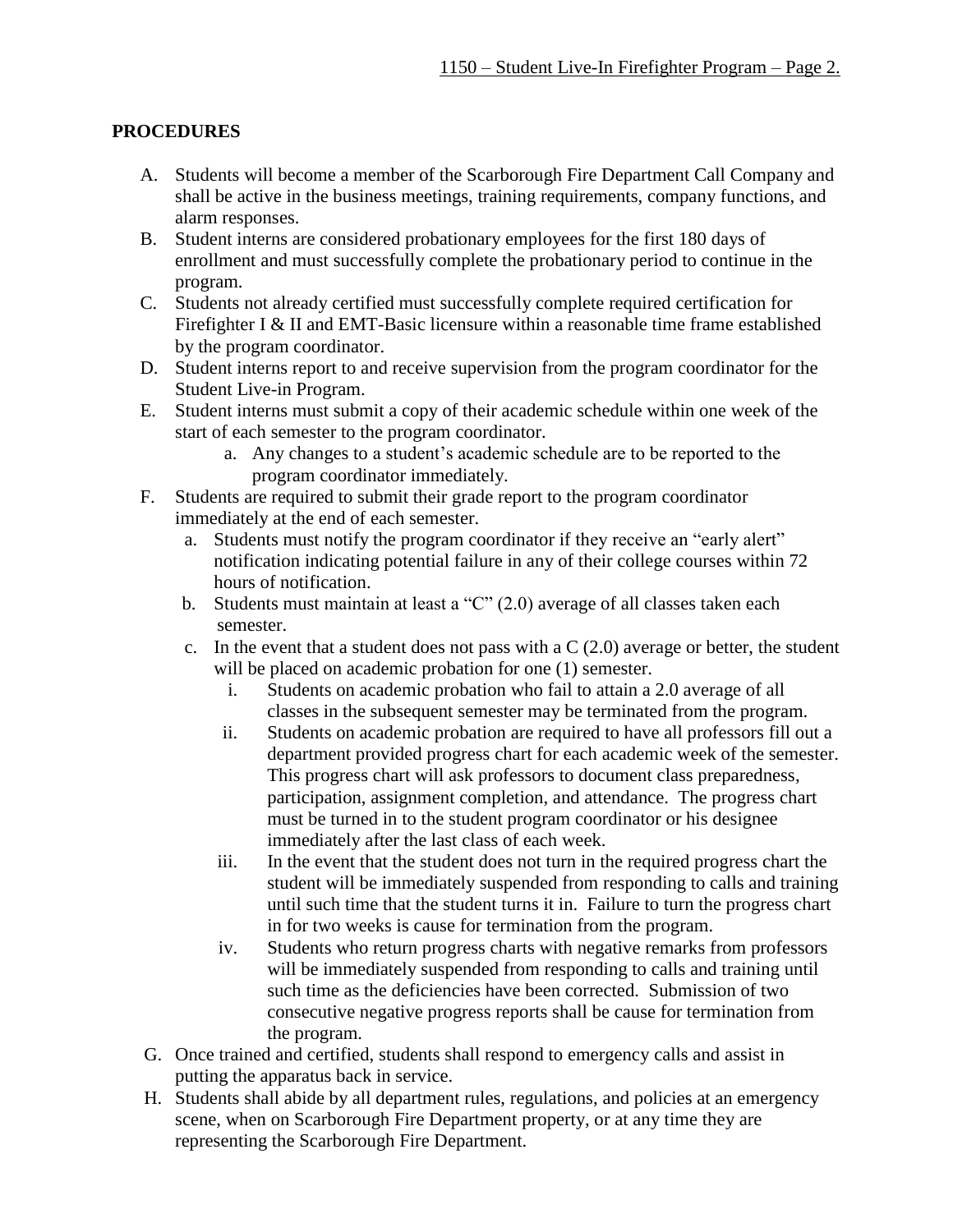- I. Students shall be in quarters from 2200 hours until 0730 hours. In the event a student is unable to meet curfew on a particular occasion, the program coordinator or a company officer shall be notified immediately.
	- a. Students will be required to adhere to an assigned rotating weekend duty schedule, as well as scheduled rotations with career staff.
	- b. Any request for absence, including school vacations, must be submitted and approved by the program coordinator.
	- c. There shall be a curfew for all visitors in the stations. All visitors shall leave by 2200 hours. Visitors are not allowed in the bunkrooms at any time.
- J. No alcohol may be consumed, possessed, or distributed on Scarborough Fire Department premises. The unlawful use, sale, or possession of narcotics, scheduled drugs, hallucinogens, or controlled substances is prohibited while on Scarborough Fire Department property or while engaged in Scarborough Fire Department activities or programs.
- K. Prescription medications should be kept in their original container identifying the drug, dosage, date of prescription and physician. Students are expected to follow directions from their healthcare provider concerning prescription medications and must immediately notify the program coordinator or station officer if prescription medications may impair their ability to perform assigned duties.
- L. Students shall maintain neat and clean living quarters at all times and participate in daily station duties to include morning apparatus checks and housework. Individual housework responsibilities may be assigned by station officers.
- M. Students are required to attend periodically scheduled student live-in meetings when requested.
- N. Students are expected to present themselves in a polite and courteous manner at all times to visitors, citizens, and fellow employees.
- O. Students are expected to become certified drivers of ancillary vehicles after completion of EVOC and CPR.
- P. Students may be eligible to begin drivers training on fire apparatus and ambulances after successful completion of one academic semester and completion of required certifications (firefighter I & II and/or EMT-B).
	- a. Driving emergency apparatus is a privilege earned through demonstration of academic success, required knowledge, and attention to responsibilities.
	- b. Students with less than a 2.25 GPA will be prohibited from certification on any apparatus.
- Q. Students may be considered for per-diem firefighter/EMT employment after completion of two academic semesters. The number of hours a student live-in firefighter may work in the per-diem program may be limited on a case by case basis, based on academic and/or program performance.
- R. Students wishing to remain in the program for the upcoming year or who wish to remain in the program during the summer months must submit a letter of intent to the program coordinator no later than April 15<sup>th</sup>.
- S. Experienced students who have graduated from their initial program of studies may request to extend their participation in the live-in program while completing an additional course of study. The Fire Chief (or designee) will consider those requests on a case by case basis and if approved the Chief may enter into custom agreements for the mutual benefit of the department and student.